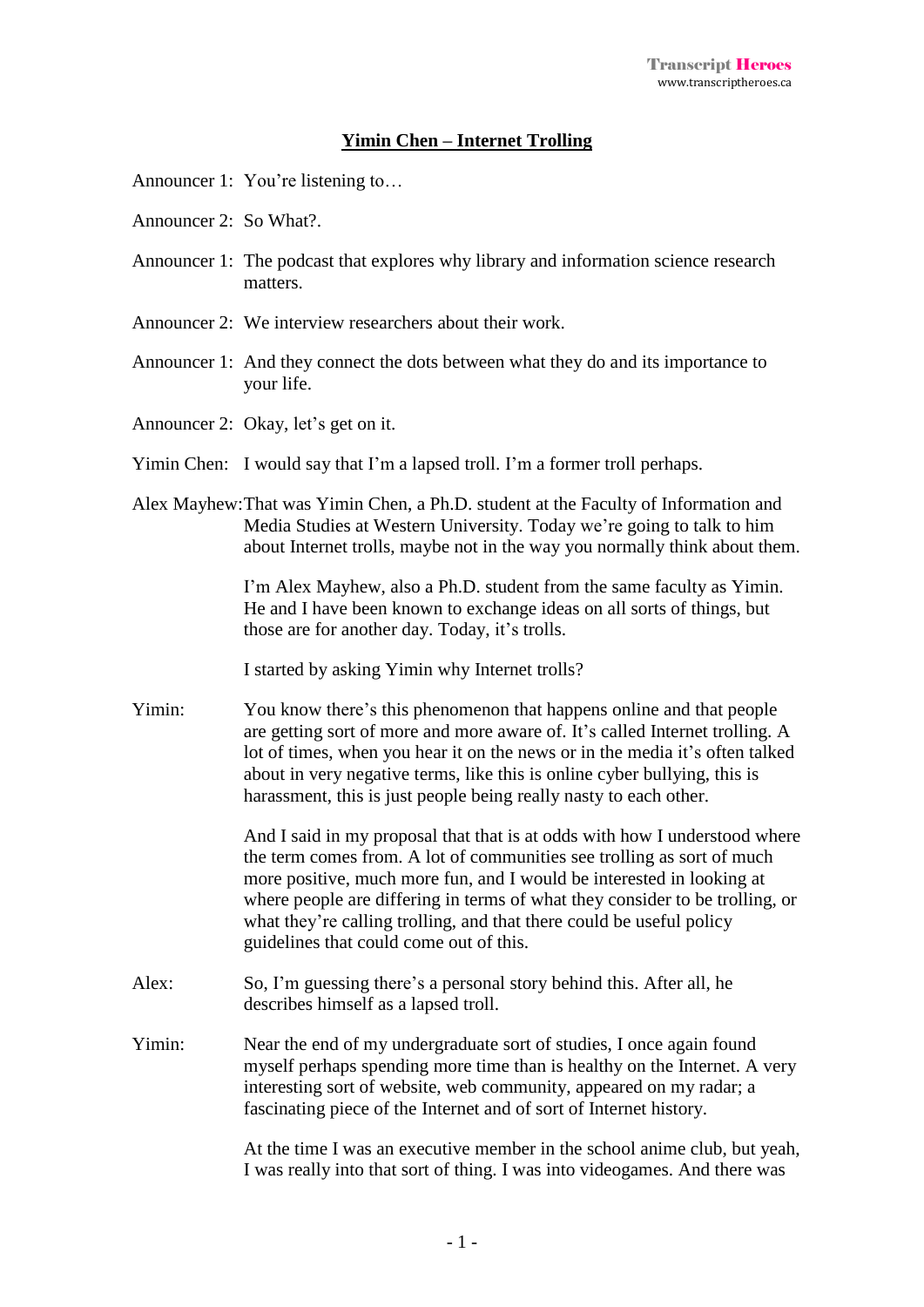|        | lots of really interesting, fun discussions going on in certain parts of 4chan<br>about those sorts of things. There was memes being created like every<br>minute, a lot of in-jokes that were super funny if you know what they were<br>talking about and like completely impenetrable if you didn't.                                                                                                                                 |
|--------|----------------------------------------------------------------------------------------------------------------------------------------------------------------------------------------------------------------------------------------------------------------------------------------------------------------------------------------------------------------------------------------------------------------------------------------|
|        | And it was super interesting to me to spend time with sort of like-minded,<br>jokey kind of trolly people, right. We just sort of played around remixing<br>media, making jokes, sometimes sarcastically at the expense of other<br>people, but I felt like it was all in good fun.                                                                                                                                                    |
| Alex:  | Clearly something that changed along the way. Yimin had started to think<br>about trolling differently.                                                                                                                                                                                                                                                                                                                                |
| Yimin: | You know Internet trolling often involves a level of deception, right. I'm<br>saying something ironically or sarcastically, so the sort of meaning or the<br>intent of what I'm doing, what I'm saying is not the same as what I'm<br>actually saying or doing, right. There are different layers of interpretation<br>there.                                                                                                          |
|        | I felt very strongly that I wanted to defend trolling, that, you know, people<br>have it wrong, that people who had negative views towards trolling were<br>not getting the joke, taking it too seriously, or just being offended over<br>nothing. And it took me a while to sort of grow out of that style of<br>thinking.                                                                                                            |
|        | And a lot of it had to do with conversations with a lot of the other graduate<br>students around here in FIMS working in different areas, working in<br>things like media studies where they talk about, very much about sort of<br>the power of words of actions, and of how ways of thinking or ways of<br>behaving can have very serious consequences, you know, whether or not<br>you're sort of "taking it too seriously" or not. |
| Alex:  | Gamergate was significant for Yimin. I asked him to tell me why.                                                                                                                                                                                                                                                                                                                                                                       |
| Yimin: | When you're no longer sort of immersed in that kind of culture and that<br>sort of environment, in you know, 4chan or example, things can look very<br>different, right? Because when you're in 4chan all the time, you look<br>around and you see people just behaving kind of like idiots, ironically,<br>ridiculously, just acting out, goofing off.                                                                                |
|        | That becomes sort of normalized, you know. That's just what you think<br>being on the Internet is or means or looks like. Without that sort of little<br>echo chamber of ha, ha, ha, everyone's trolling, blah, blah, blah, blah, you<br>know my jokes, I know your jokes, even if you say something terrible I<br>know it's ironic and not to take it seriously.                                                                      |
|        | Gamergate was one of the I think pivotal sort of turning points in my<br>thinking about Internet trolling and about the work I was doing. And it<br>helped me realize that, you know, there could be very important or serious<br>implications of how I frame my research and what I sort of ultimately say                                                                                                                            |

about my research, right. Because in a lot of these circumstances, a lot of